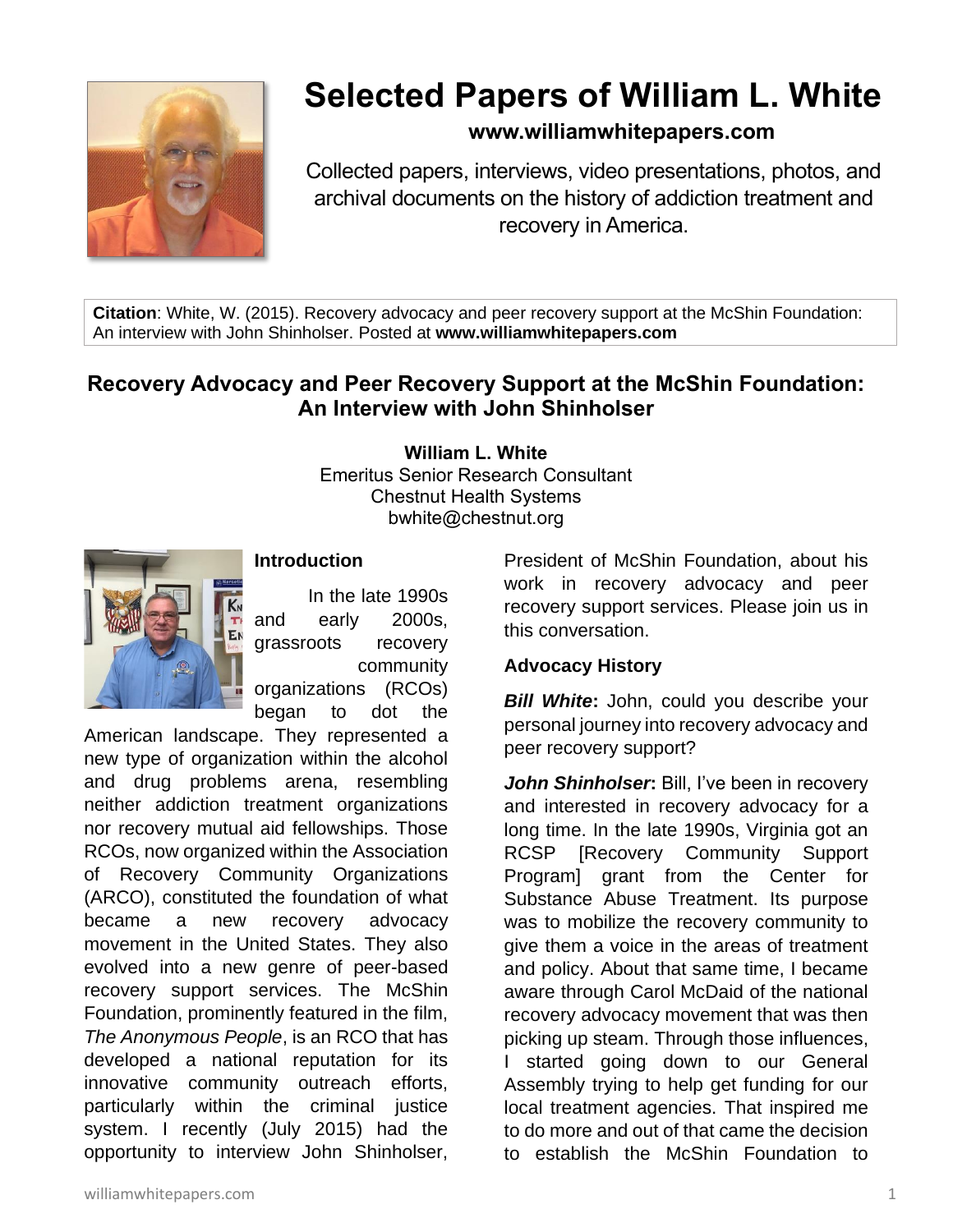provide a more formal framework to do recovery advocacy and provide peer recovery support services. Your early monographs and the national meetings that Carol was attending provided us guidance on how to do this work. I had no idea what this stuff was called but I had been doing it for years. But we decided to organize and take it to another level through which we could heal a lot of families, save a lot of lives, and save a lot of tax dollars.

*Bill White***:** When did the McShin Foundation formally begin its work?

*John Shinholser***:** July, 2004; we're eleven years old now.

**Bill White:** Tell me how the programs at McShin have evolved over these years.

*John Shinholser***:** We started out in a 56 square foot rented office. There was no money. I was still painting and wallpapering and Carol, my wife, allowed me to start this project knowing that she was going to have to pay most of the bills at the house until I created an income. The McShin Foundation quickly grew. My original intention was to find and link people to the treatment and recovery support resources that were available, but then I realized how few resources were available for most of the people we were trying to serve. So, within a short period of time, we moved into a larger space; rented some recovery residences; started helping people in early recovery get jobs, and then branched into a larger menu of recovery support services. Then we began taking this menu of services into the jails and prisons. And here we are eleven years later with a fifteen thousand square foot recovery center, a collective capacity of 55 in our recovery residences, and all kinds of outreach services. We are impacting three major correction institutions here in the Richmond metropolitan area—work that has brought national attention and an award from the National Association of Counties. Yesterday at our annual board retreat we

approved a \$950,000.00 one-year operating budget. We anticipate going over the million dollar a year revenue mark this year. For an authentic RCO founded with no start up grants or funding to penetrate so deeply in the very fabric of our substance use disorder delivery systems is our crowning achievement.

## **Recovery Support Services in the Criminal Justice System**

*Bill White*: When I mentioned the McShin Foundation, people often refer to the jail and prison work that you are doing. Could you describe that work in more detail?

*John Shinholser***:** Well, it's a no-brainer. Our jails and our prisons are filled with addicts, most of whom are not hard-core criminals. If you are compassionate as a community, you can reach and salvage many of these people. Drug courts are great, but not every area can afford to have a drug court. Drug courts cost money. So we set out to find a prosecutor and a judge and offered them a proposal. We said, "Look, let's start reaching addicted people entering the criminal justice system and refer these people to a recovery program." We opened up a satellite recovery center right across the street from the courthouse where these men and women can come. It mirrors a drug court with the exception that it's run by people in recovery rather than clinicians or people who are employed by the county. We're not probation/parole, we're not pre-trial, we're just recovering people like you and me that provide recovery support services in a recovery community center that are tailored and customized to the needs of this population. If people complete our core program and stay clean and sober for a year, then the judge and the commonwealth, in most cases, will reduce criminal charges from a felony to a misdemeanor where that is legally possible. In a lot of cases, they dismiss the charges when the person has done very well with their recovery. The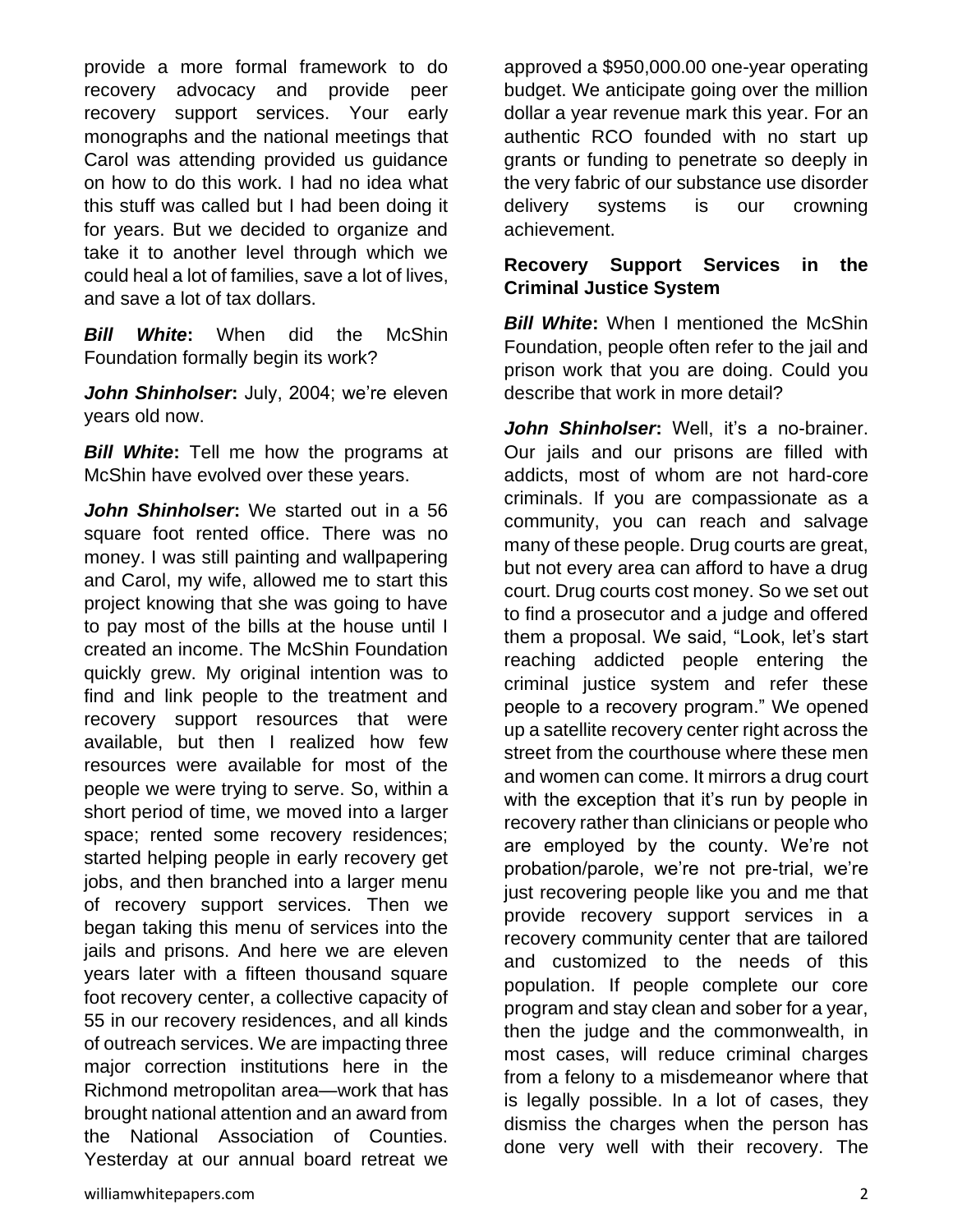consumer pays for the costs associated with the program, which saves the taxpayers what would otherwise be jail costs. On average, our program is saving a community of 30,000 citizens over a quarter million dollars a year, with over 95% of our participants making that one-year benchmark of successful participation. The Caroline County recovery program we operate has four phases spanning one year of involvement, each phase of which has different participation requirements (See Appendix).

*Bill White***:** And how many people are participating at any one time in that program, John?

*John Shinholser***:** We have between 25 and 35 people at a time participating. There are many counties in Virginia that are now looking to do this because they can't all afford a drug court and what we are doing is simple to set up. Any judge and any prosecutor can set up this type of program in cooperation with a local recovery community organization. At McShin, we actually financed the entire operation until we scientifically demonstrate the savings. Then all the county's got to do is reimburse us 50 percent of the savings they would otherwise be paying for the costs of incarceration. Two years ago, we went to the Board of Supervisors and they agree to give us a \$30,000 reimbursement check. This year, they agreed to give us another \$30,000 reimbursement check and that supplements, in part, what the fees don't cover from the consumer. The consumer fee to be in the program is \$35 a week, but we serve a lot of people who are not able to pay all of that. McShin subsidizes it and then the County funding covers costs beyond what the participant fees can support. To go forward with other counties, we're asking them to compensate us 50 percent of the savings, which gives us enough money to run the program at a higher level of quality than we're currently running it at.

*Bill White***:** The 50 percent is the 50 percent of what it would have costed to incarcerate those individuals?

*John Shinholser***:** Yes. As example, one of our area counties has a daily rate of \$38 for the cost of each prisoner in jail. Every day one of our citizens is in a regional jail, the county is writing a \$38 a day check. So the minimal sentencing guidelines say you're going to do 30 days in jail, with a range from 30 days up to nine months. That's how we calculate the savings. Rather than paying the regional jail \$38 a day, we can run our program at half that cost to the counties. That's what we save the taxpayer on that individual. The Secretary of Public Safety realizes that a lot of people we serve would end up in the State Department of Corrections, which would cost the state taxpayers money. So, we're saving the localities money, and we have not even calculated the state savings by reducing the need for incarceration and reducing the high prison recidivism rate. We get some resistance from some whose interests are threatened by what we are doing, but some of the higher level politicians like what we're doing. The Governor likes it. The Public Safety Secretary likes it. The Attorney General likes it. But, unfortunately, local government is what rules on stuff like this, and that's where you must begin to set up a program like what we are doing. This is one of those future niche areas that the recovery community can do as a service to people in need of recovery and to the community. If you can find local partners in the court system, these types of programs will flourish and grow.

*Bill White:* John, do you staff this program using a mix of both paid staff and volunteers?

*John Shinholser***:** We do. We have one main paid staffer who came through the McShin program and was trained as a recovery coach. He's a drug court program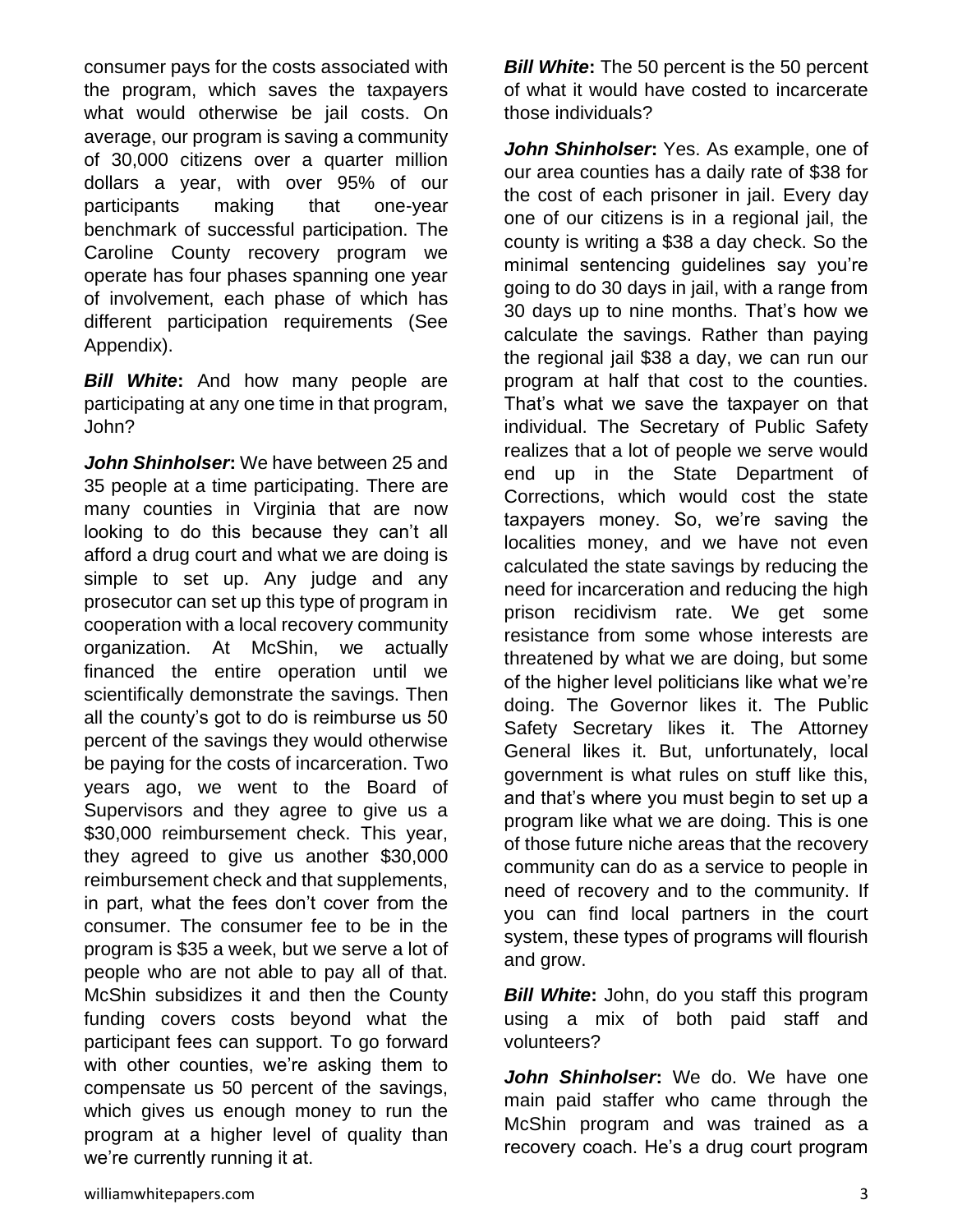graduate himself and is very skilled in working with the men and women who enter this program. And we also have a few people paid stipends and several volunteers. This is a simple program in its staffing and design, but it works.

*Bill White***:** Tell me a little bit about the volunteers, their numbers, and how you you've recruited and trained them.

*John Shinholser***:** Well, most of our volunteers are people who came through our programs or their family members. And the structure they work within is what you might call primitive. The difference between us and CCAR, Pro-Act, or other CSAT-funded programs is that they had sufficient funds to set up good management systems on the front end. Because we weren't funded in this way, we set up strictly on spiritual guidelines, so to speak. We grab people up and say, "Here, I got to run out for a while. You're going to answer the phone for the next couple hours." It's as much about creating a mutually supportive community as setting up a "program." That's how we attract our volunteers. We have a high level of compliance with the accreditation standards, yet we are able to maintain the authenticity of what we do and the simplicity of the recovery pathways we support.

#### **Local Relationships**

*Bill White***:** And what's been your relationship with the local recovery fellowships?

*John Shinholser***:** Early on, they thought we were selling AA or selling NA. Some suggested we were trying to get rich on sponsorship and that we were taking advantage of the Twelve-Step programs. They have warmed up over the years. Anybody with half a brain realizes that we are the number one feeder of newcomers to NA and AA in the Richmond area. It took a while for people to realize we're no threat to them. We're not trying to be or replace those

fellowships. So as time has passed, more and more people from the local fellowships are warming up to us. We also experienced similar resistance from local treatment centers.

*Bill White***:** Talk a bit more about your relationship with the treatment centers and other agencies.

*John Shinholser***:** Well, we have had some tension over us challenging programs for wanting to use medication without any other recovery supports or us challenging them for scheduling outpatients groups at times some of the best AA and NA meetings were being held. We refer people to treatment who need the clinical procedures and protocols that they offer, but we also try to emphasize the simplicity and the authenticity of involving oneself in a recovery community. I object when programs want us to refer people to them, but who never refer people back for participation in the recovery community whether that be our services or the local recovery fellowships. At first, treatment organizations treated us like an unwanted red-headed step-child. I just don't tolerate that from anybody. Too many of our local agencies are strictly wired to produce government, tax-funded jobs; they're not wired to produce outcomes from the services that they provide. We have far more freedom to focus on recovery outcomes because that is all we are interested in. I've been trying to get everybody to play respectfully in the same sandbox with each other. Why don't we coordinate all of our efforts instead of being paranoid about each other?

*Bill White:* A lot of the tensions you describe seem to boil down to a competition over limited money.

*John Shinholser***:** That is the source of much of the tension. Currently funded agencies are doing everything they can to protect their own funding by preventing recovery community organizations from receiving any state funding. I've fought for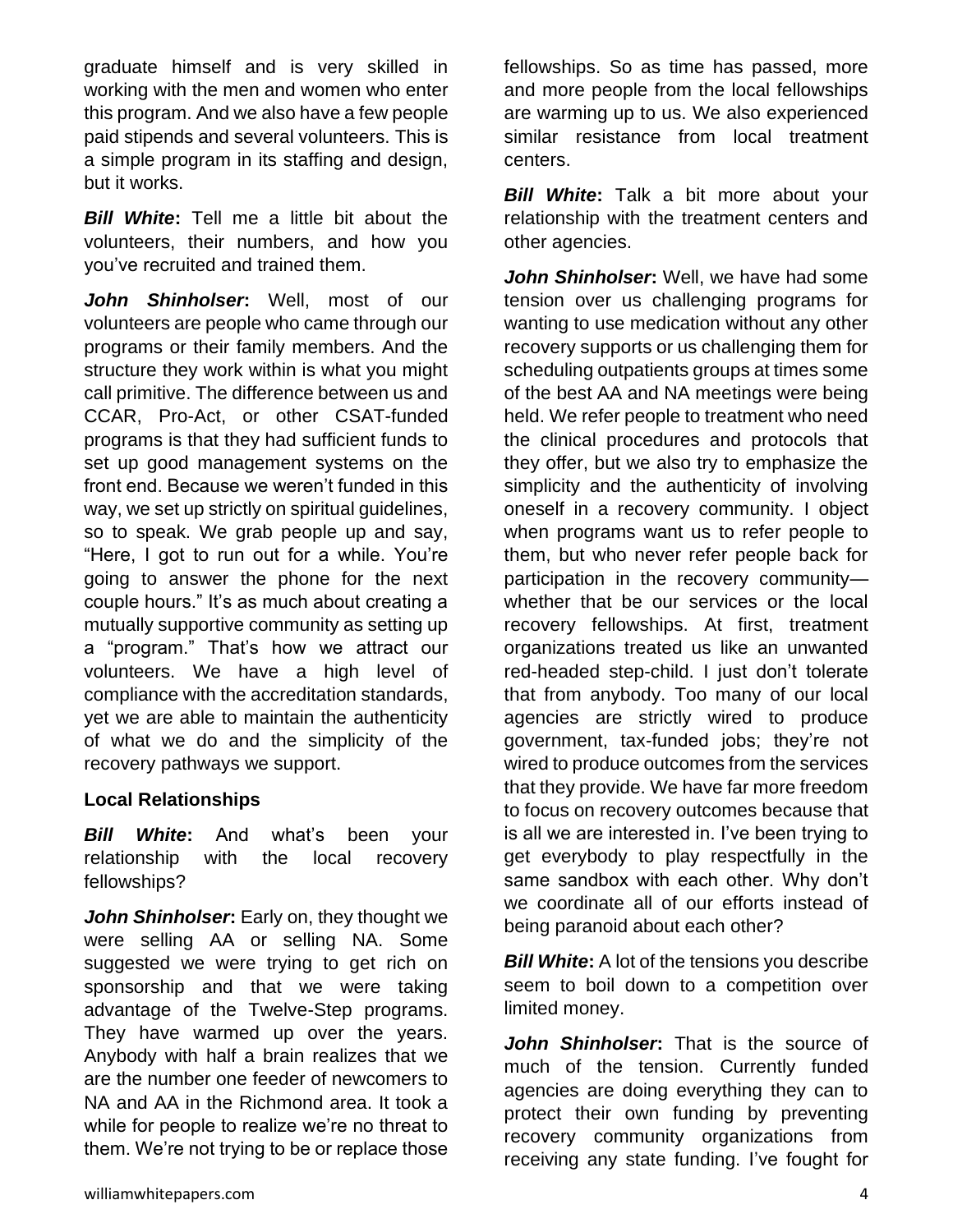years to get this Office of Recovery in Virginia, to get reimbursement for recovery support service, to establish recovery coaching as a legitimate, respected service, but the Department created a one-person recovery office with no power to do anything. They created their own recovery coach curriculum without even inviting us to the table to offer assistance, yet we were the first people here doing recovery coaching through our original RCSP grant in 2008. We were the first organization here to become a NAADAC CEU provider of recovery coaching, and yet the agency has not invited us to one development meeting on their own recovery coach model. They're blending recovery coaching and counseling roles in ways that blur the critical differences in these roles. They had a chance to get it right and blew it out of their own sense of selfimportance and fear of working with an authentic recovery community organization.

## **State of Recovery Advocacy**

states and countries to get a sense of the state of the national movement. How do you see the state of recovery advocacy nationally right now? *John Shinholser***:** Well, we've come a long way and are more advanced than at any time in our history. We're in a good position with the work Greg Williams and others are doing around organizing the national march on the

*Bill White***:** John, you have had an opportunity in recent years to visit other

mall in DC. We have grown organizationally. Now if we can get YPR, the collegiate recovery programs, Faces and Voices, NCADD, Shatterproof, the Purple Project, and all the others groups to come together at one time, we will make enormous strides in the next five to ten years. But if we don't, if we continue to be splintered at the national level, it's going to end up like other movements that fractured into schisms. I think we can make great gains if everybody works together. Your hard work, a lot of other people's hard work has paid off. We're now at that next level, and I'm trying to teach these YPR kids some of what we learned along the way. They are the future of this movement. We have to support and trust them.

*Bill White:* You mentioned Greg Williams, and I know you had a chance to work with Greg on the *Anonymous People* film. What was that experience like for you and your organization?

*John Shinholser***:** You know, Bill, I think before Greg come around, we were already kicking ass and taking names. I was really secure in what we were doing. Greg showed up and just filmed us doing what we do. Now, clearly he did some masterful editing that made me look a lot smarter than I really am. When his film was released, it elevated us to a whole different level. All of a sudden, I was in a position to speak to people I wouldn't have normally spoken to and we became much more influential as an organization. Overall, working with Greg on the film was a marvelous experience—both in the filming process and all that has since unfolded from it.

*Bill White*: Were you surprised at how influential and how far-reaching the film was following its release?

*John Shinholser***:** No, I always thought it was going to be the next Father Martin's *Chalk Talk*. It's going to be the go-to film well into the future, but the film means nothing if we don't keep the momentum going. We've got to keep hammering away if we are going to carry this movement into the future and fulfill its many goals.

**Bill White:** Based on your contacts with people from around the country, how do you currently see the overall state of peer recovery support services in the U.S.?

*John Shinholser***:** Peer recovery support services are expanding, but you are getting very few McShin-like people popping up at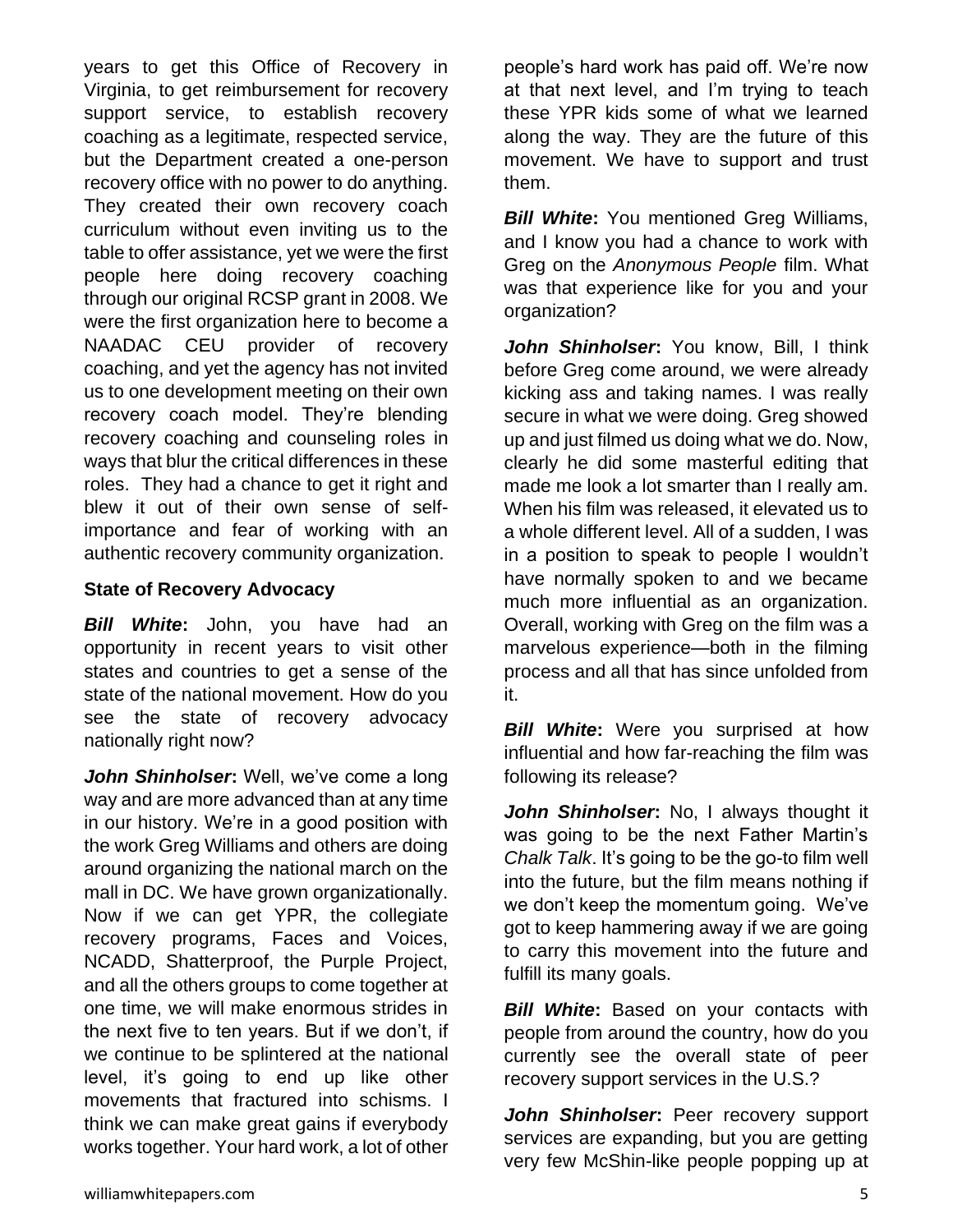local levels. There are very few of us who are self-funded and who have risen with authentic roots in local recovery communities, but there are many more that will be rising and that is a really good thing. I see a lot of formal agencies that are tapping in to this new recovery focus and some of them are doing some pretty cool work, while other hard knucklehead agencies ain't getting in no matter what. They're going to go down fighting. They want to hold on to that typewriter; screw the laptop. The community-based models are coming from places like CCAR. Phil [Valentine] did a good job spreading the CCAR model of recovery coaching and recovery advocacy. I don't get out west to often see what White Bison has done, but I read a whole lot of cool things about them. And I am noticing that most single state treatment authorities are funding and training recovery support service providers. I'm amazed at how many copies of our recovery coach training manual have been downloaded from our website!

## **Reflections**

*Bill White***: W**hat have been the greatest challenges you have faced doing this work?

*John Shinholser***:** Well, I have to reflect back to 1982. I got clean in the Marine Corps in Hawaii. Castle Medical Center had a ribbon-cutting for an alcohol treatment center in the hospital at the time, with Governor and later Senator Inouye doing the ribbon-cutting. We all gathered around, shook hands, ate cookies, and had our pictures taken. It was really cool. It seemed as a field we were really going places. Then when I got out of the Marine Corps, I got really busy getting back in in the community trying to make a living, have a wife, a child, and whatnot. I really didn't notice how the crack epidemic created a kneejerk reaction from policymakers that guys like me went underground to hide from the increased stigma attached to addiction. Any chance of moving the movement forward at that moment in time was just shot to shit. I couldn't believe how things had changed when I got re-involved in the field back in the early 2000s. Then that book come out, *Slaying the Dragon,* and William Moyers started giving his talks, and, all of a sudden, everything registered. I feel like recovering people were taken advantage of by our system and our society and nobody stopped it. People let it happen and I was offended. The rising advocacy movement helped me wake up to what was happening and channeled my anger into doing something positive.

*Bill White***:** How have you sustained yourself personally over the years in this work?

*John Shinholser***:** Well, the truth is, having had a spiritual awakening, you carry the message and you keep carrying it. I keep talking to newcomers every day, carrying a message of hope of escape from the disease of addiction. I also want people to know they can both get well and be part of the bigger solution to this problem through advocacy or service work. Carrying the message is the work, but it is also what sustains me.

**Bill White:** As you look back to the day McShin opened, what do you feel best about in terms of what you have been able to achieve?

*John Shinholser***:** I feel good about having helped create an authentic recovery support service system. We've got these kids that are going to just step right in and keep this movement going forward. I just feel good being a part of the early movement. This has been the best thing I ever done. I didn't really do it, though. It's been a God thing. At the time, I was often complaining but, looking back, I know now know what He had in mind.

*Bill White***:** There are a lot of other people inspired to start organizations like McShin? Do you have any guidance you would offer them?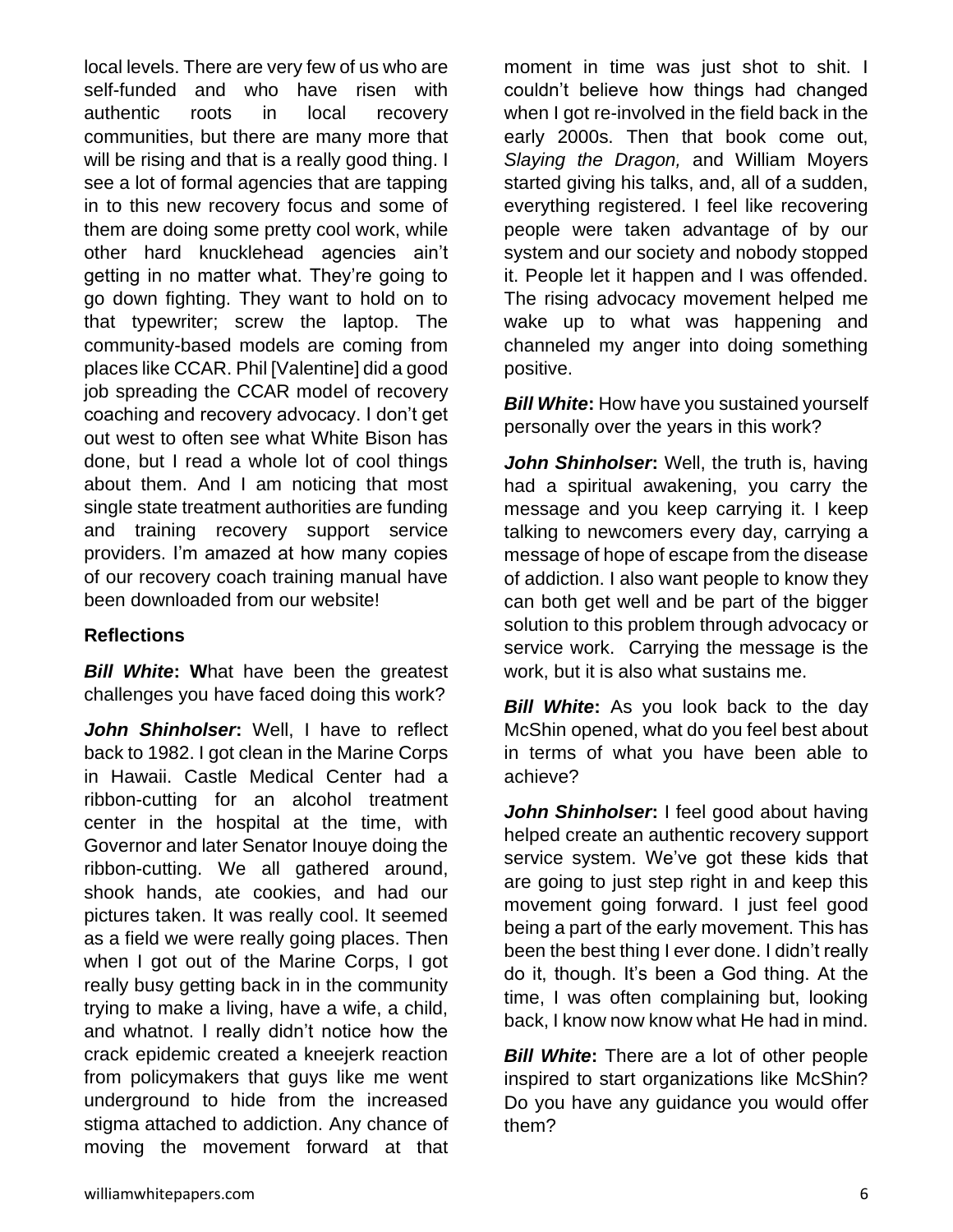*John Shinholser***:** Yeah, just do it! If it's meant to be, it's going to do well. I'm quoted in that *Anonymous People* film, "Let's go make some history!" And that's something I got from you. People wanting to do this work should tap the early sources: your work, Johnny Allem, William Moyers, and others. When I spoke at Drexel, people came up to me and said, "Oh, my God, John, you're awesome!" But, I'm just an extension of *Bill White*, William Moyers, Johnny Allem and many others who went before me. I've got this need to let people know I'm just a pipeline of information that was there before me. I would have never been inspired had you guys not got inspired and then inspired me. Now I'm trying to inspire these young kids. If everybody inspires everybody, then one day, there's going to be a lot of inspired people running around! Like you say, "Recovery's contagious." It sure is.

*Bill White***:** John, thank you for taking this time to offer your reflections on all we have discussed.

*John Shinholser***:** It's been my pleasure, Bill.

**Acknowledgement**: Support for this interview series is provided by the Great Lakes Addiction Technology Transfer Center (ATTC) through a cooperative agreement from the Substance Abuse and Mental Health Services Administration (SAMHSA) Center for Substance Abuse Treatment (CSAT). The opinions expressed herein are the view of the authors and do not reflect the official position of the Department of Health and Human Services (DHHS), SAMHSA, or CSAT.

#### **Appendix: Stages of the Caroline County Recovery Program operated by the McShin Foundation**

#### **First stage of Recovery Process**

1. For the first 90 days: you will be required to go to 90 mandatory NA/AA meetings approved through the Caroline county recovery community program within 90 days. That's at least one mandatory meeting a day.

2. There will be a curfew that you must follow. You will be required to be at your home by 10 p.m. every night for the first 90 days of this program. You will be randomly drug/alcohol tested.

3. You will be required to get at least a temporary sponsor through the NA/AA meetings that you will be attending within your first week. You will then be asked to get a permanent sponsor within your first 30 days of the program.

4. You must find and join a home group in the NA/AA meetings within 14 days of recovery.

5. You will be required to show up 30 minutes prior to the NA/AA meeting that you are attending that day. You will also be required to remain at the meeting spot 30 minutes after the meeting has ended.

6. You will be required to do step work with your sponsor on a regular basis.

7. You are required to participate in all meetings.

8. You may not exhibit old behaviors, nor see old people, places, and things.

9. You will be asked to make an appointment with your recovery coach at least once a week for an assessment for your recovery.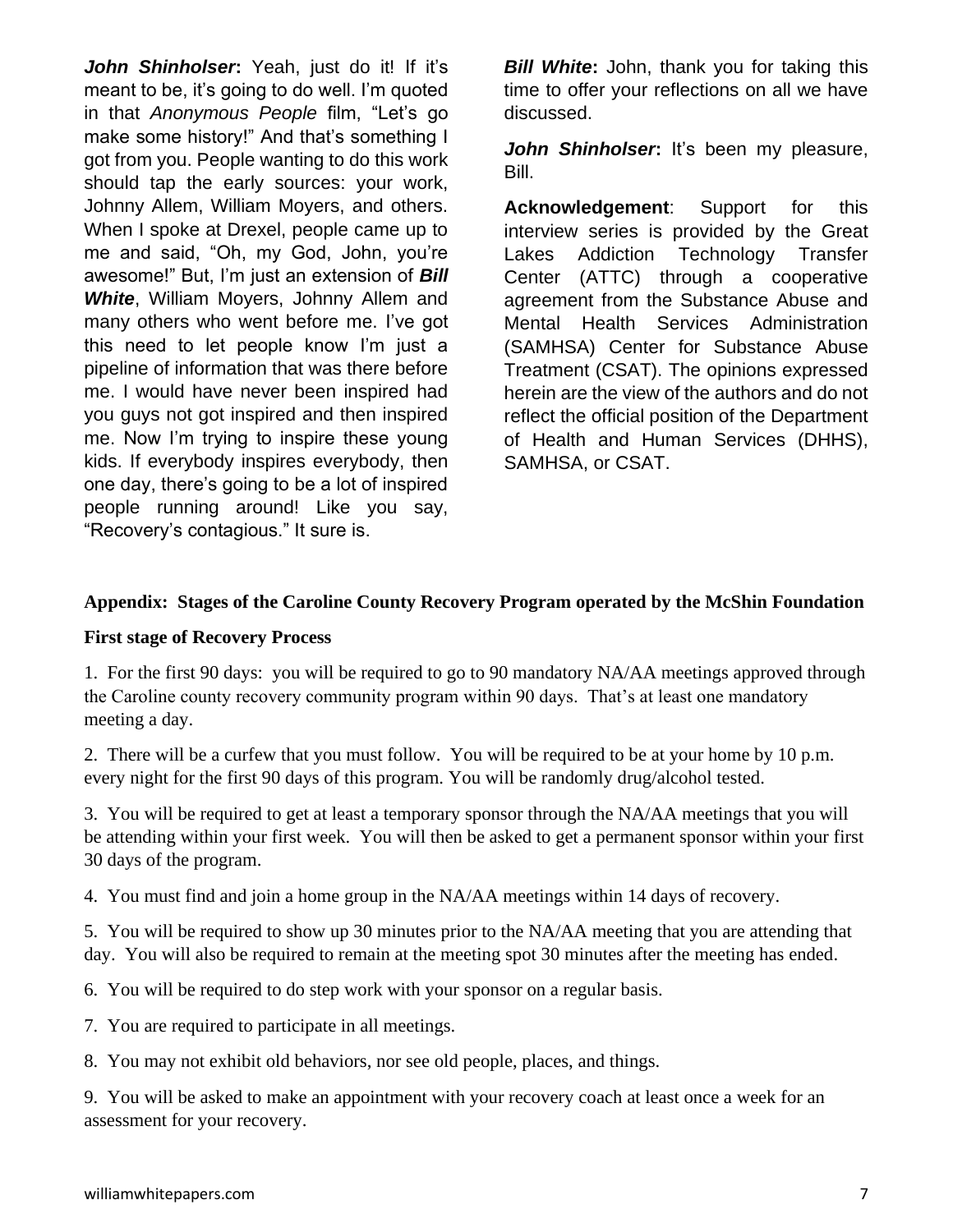10. If you happen to relapse or have any slip-ups, you will be required to start the program all over from the beginning of step one.

## ALL OF THESE REQUIREMENTS MUST BE MET BEFORE YOU MAY MOVE ON TO THE SECOND STAGE OF THIS RECOVERY PROGRAM.

#### **Second stage of Recovery Process** (The next 90 days)

1. You will have a new curfew that will be set to 11 p.m.

2. You will be required to volunteer for an area service sub-committee position or CCRCC alumni service position.

3. You will be required to go to 7 meetings within a week. Two may be faith meetings. You will be able to pick 4 meetings to attend where ever you may like to attend in your area.

4. You will still be required to give a specimen for a drug test weekly.

5. You will be responsible for your recovery and to keep contact with you recovery coach. You are required to call your recovery coach by 11 p.m. every night.

6. You will be required to help new peers that are coming into this program. "The therapeutic value of one alcoholic/addict helping another."

7. You will still be required to make an appointment with your recovery coach once a week.

8. If you relapse or have any slip-ups, then you will be moved back to start the program over from step one, first stage.

ALL OF THESE REQUIREMENTS MUST BE MET BEFORE YOU ARE ABLE TO MOVE TO THE THIRD STAGE OF THIS RECOVERY PROGRAM.

#### **Stage Three of the Recovery Program (The third 90-day segment)**

1. Your curfew will remain 11 p.m. Sunday through Thursday. However, you will be allowed on Fridays and Saturdays to stay out until 12 a.m.

2. You will only be required to go to 5 meetings a week. You will be allowed to pick 4 meetings out of the 5 to go to whichever meeting you choose. Will still be required to have the chairman of that meeting sign your attendance slips.

3. You will be required to actively work your steps with your sponsor.

4. You will still be required to help the new peers with the therapeutic value factor of one alcoholic/addict helping another.

5. You will also still be required to call your recovery coach Sunday through Thursday by 11 p.m. to check in and call by 12 p.m. on Fridays and Saturdays.

6. By now you should not have any slip-up, if you do, you may be required to go back and start at stage one again.

You will be randomly drug/alcohol tested.

ALL OF THESE REQUIREMENTS MUST BE MET TO CONTINUE TO THE FOURTH AND FINAL STAGE OF THIS RECOVERY PROGRAM.

## **Stage Four of the Recovery Program (Final 90 days of the Program)**

williamwhitepapers.com 8